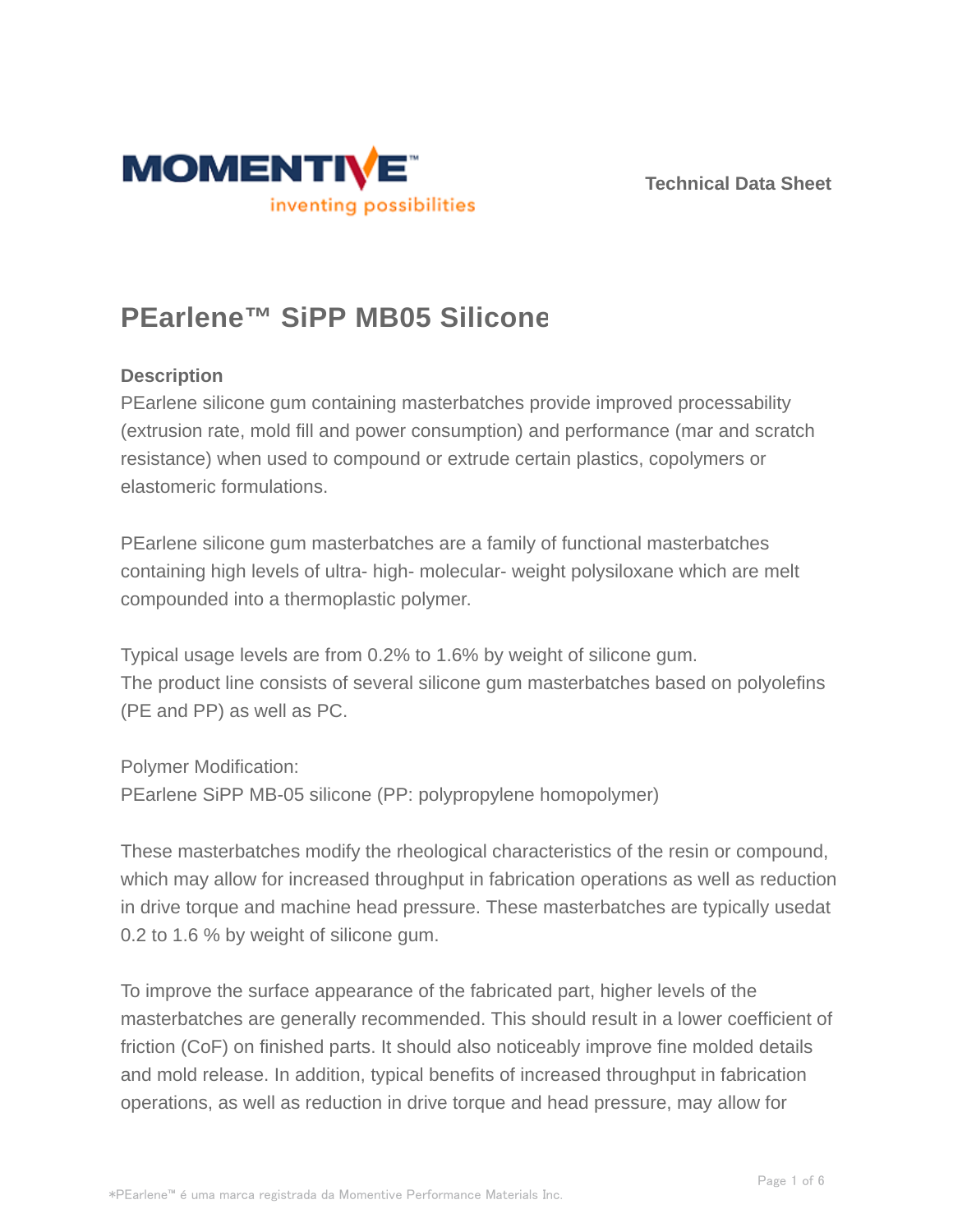savings in manufacturing variable costs.

Select the carrier compatible with your formulation or check with Momentive Performance Materials for detailed information.

### **Key Features and Benefits**

- Improved lubricity of fabricated part
- Improved mar resistance
- Improved scratch resistance
- Increased fabrication line throughput
- Reduced extrusion drive load
- Reduced extruder head pressure
- Reduced energy usage in processing

#### **Typical Physical Properties**

| Form                              | Uniform, free flowing micropellets      |  |
|-----------------------------------|-----------------------------------------|--|
| Description                       | Off- white, free from foreign materials |  |
| Nominal density (gm/cc) at 20°C   | $.94 - .96$                             |  |
| MFI (190°C $@$ 2.16 Kg)           | 13 g/10 min                             |  |
| Typical Usage Levels, % by weight | $0.2$ to 1.6                            |  |
| Active Ingredients, %             | 50                                      |  |
|                                   |                                         |  |
| Odor                              | <b>Essentially odorless</b>             |  |
| Solubility in water               | Insoluble                               |  |
|                                   |                                         |  |
| Melting Point, °C                 | > 160 (PP carriers)                     |  |

See MSDS (SDS) and final Technical Bulletin for additional details. Some physical properties may be estimated.

#### **Potential Applications**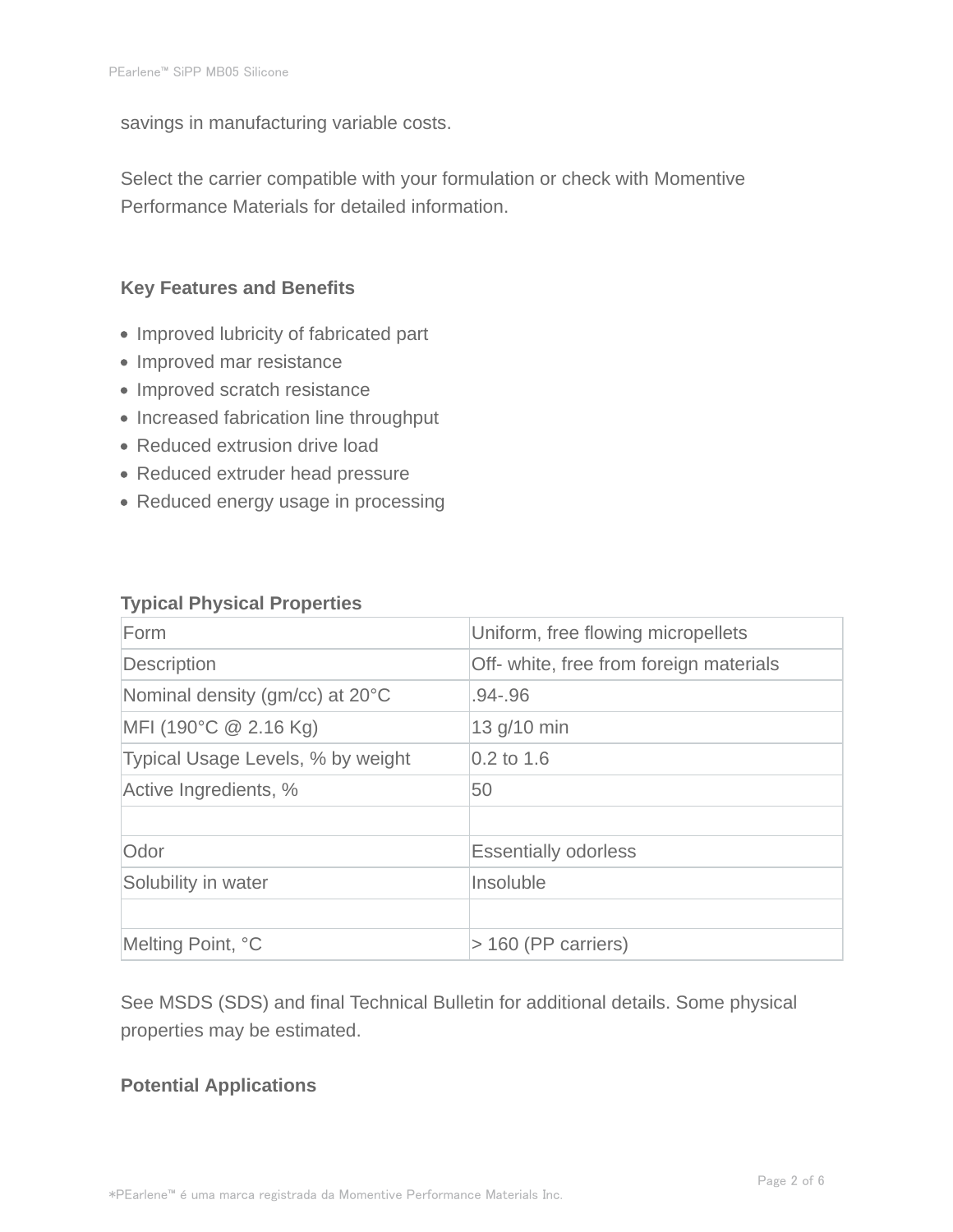PEarlene silicone gum masterbatches may be excellent candidates for consideration in compounding operations and extrusion based fabrication processes including: injection and compression molding; blown and cast film; foaming operations (closed and open cell as well as structural); thermoforming; rotomolding etc.

These masterbathes are believed to be highly effective in polyolefins such as PP .

Generally, the PEarlene silicone gum masterbatches can be added to the resin or compound during the final melt extrusion or fabrication step. The additive must be homogeneously mixed with the resin or compound in the melt process to yield the full cost effective benefit of the additive. Compounds containing PEarlene silicone gum masterbatches may be available from your resin or compound supplier.

Compound manufacturers can add the masterbatches during continuous or batch melt compounding operations.

Improper mixing or the use of the wrong type or wrong level of additive will not result in the expected performance enhancements.

#### **Product Usage**

The PEarlene family of silicone gum based masterbatches are free-flowing, dry, pelleted materials which may be excellent candidates for consideration in formulating into a variety of resin based compounds. The product does not contain any halogens. The ultra- high- molecular- weight polysiloxanes have been shown to be effective in various applications. The product is used by blending and/or adding to resin or fully or partially formulated compounds and then melt processed. It is critical that the processing provides a homogenous distribution of the masterbatch in the final resin or compound. The melt processing typically can be accomplished employing the same fabrication conditions normally used for the base compound. Unmodified conventional handling and processing equipment has been used for this step.

The product is essentially odorless and colorless (though some grades are off- white). The product will not normally affect the odor or color of the material it is added to especially after final fabrication.

At low addition levels of PEarlene silicone masterbatches between 0.2% to 1.6 % by weight of silicone gum, the resin and/or compound will typically be rheologically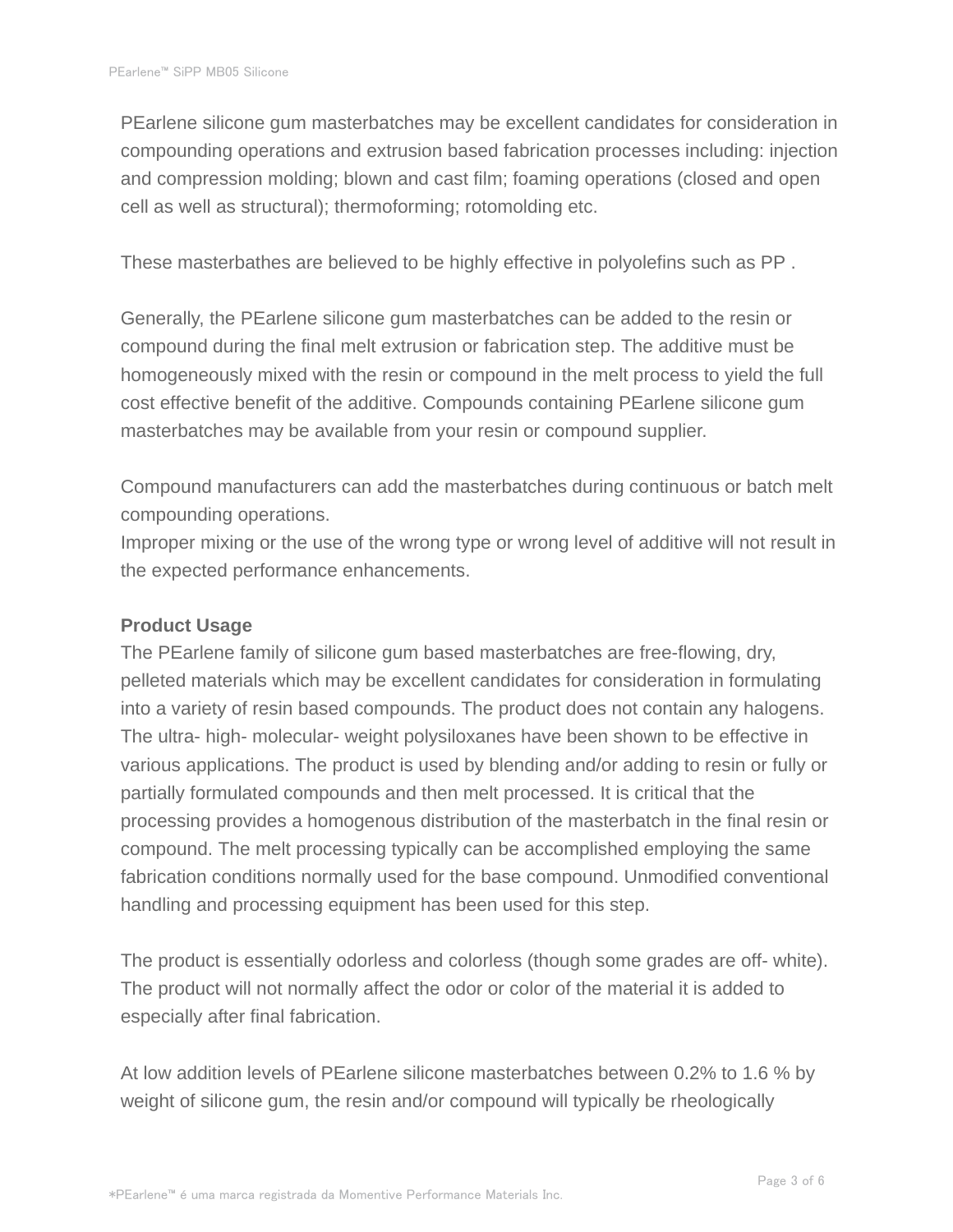modified which may result in an improvement in flow. This may allow for better mold flow and fill, replication of fine mold details with more precision and easier part release without the need for a separate mold release agent. Parts made with these masterbatches are generally less subject to warpage. The process should benefit from an increase in throughput and a reduction in machine torque and pressure, and may thereby lower manufacturing variable costs.

With addition of PEarlene silicone gum masterbatches the coefficient of friction (CoF) of the final part will typically be improved, the surface finish will be enhanced, and the abrasion resistance and the mar resistance of the fabricated part will be enhanced.

Generally, the tensile and elongation properties of the final products will only be slightly effected by the PEarlene silicone masterbatches even at the highest recommended level of addition and the impact resistance will be improved especially at low temperatures.

#### **Patent Status**

Standard copy to come

#### **Product Safety, Handling and Storage**

Standard copy to come

# **Processing Recommendations**

The family of PEarlene silicone gum based masterbatches are added to the formulation and typically processed on conventional equipment under the same processing conditions recommended for the base resins and/or compounds. No special conditions or process modifications are generally required. However, the PEarlene silicone gum masterbatches must be melt processed under conditions which will assure a high level of homogeneity in the final product. These ultra-high-molecular-weight based polysiloxane based masterbatches may prevent screw slippage.

It should be noted that it might be necessary to increase the extrusion speed and reduce machine temperature settings to get the full benefit of the additional throughput which may be available when using these masterbatches. The process may also benefit from less frequent shut downs for screw, screen, die and tooling cleanup. In addition the cleaning of machine parts will generally require less time and effort.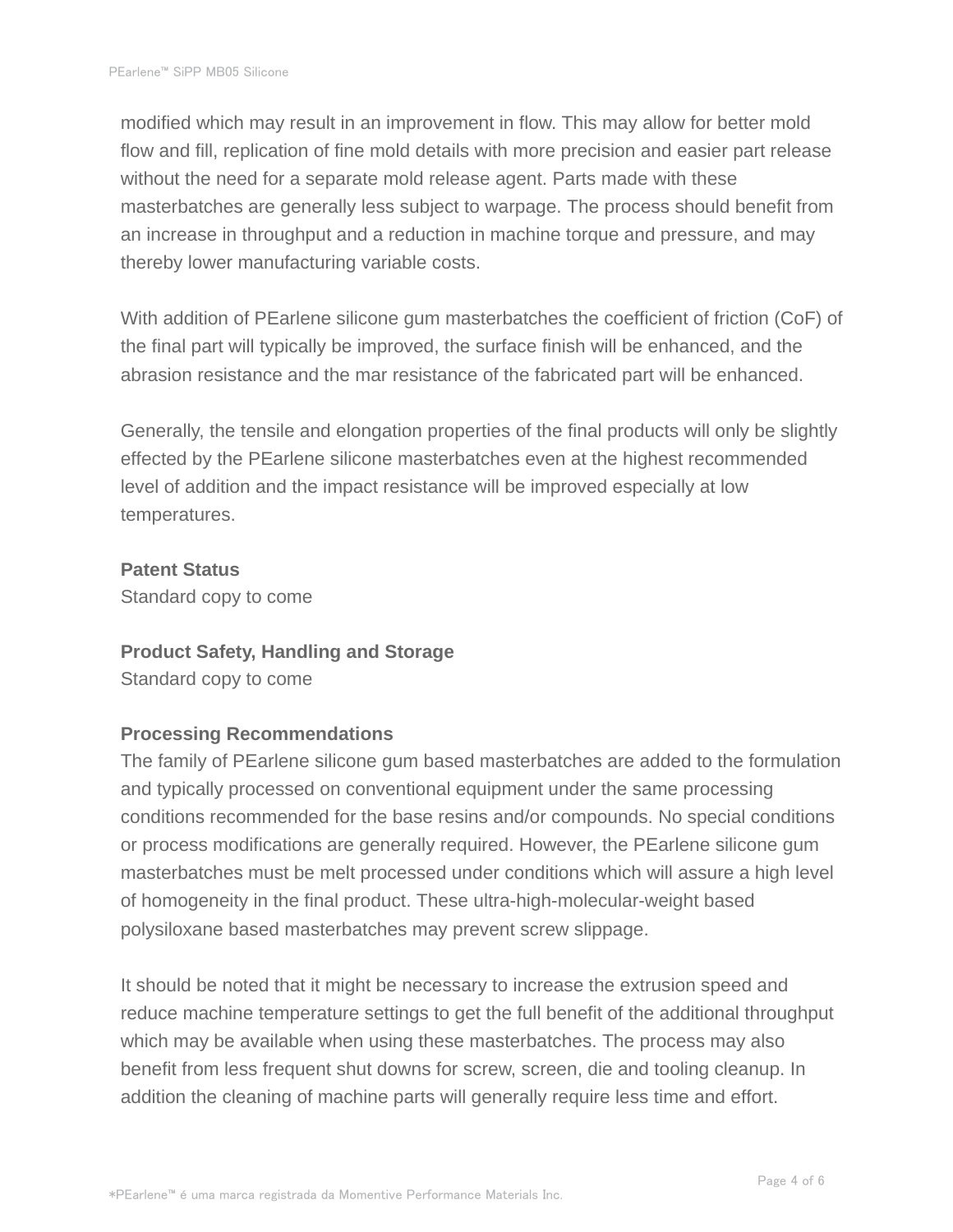# **Limitations**

Standard copy to come

# **Contact Information** Email commercial.services@momentive.com

#### **Telephone**

| <b>Americas</b>      | <b>Latin America</b> | <b>EMEAI- Europe, Middle</b><br>East, Africa & India | <b>ASIA PACIFIC</b> |
|----------------------|----------------------|------------------------------------------------------|---------------------|
| +1 800 295 2392      | <b>Brazil</b>        | <b>Europe</b>                                        | <b>China</b>        |
| Toll free*           | +55 11 4534 9650     | +390510924300                                        | 800 820 0202        |
| +704 805 6946        | <b>Direct Number</b> | Direct number                                        | Toll free           |
| <b>Direct Number</b> |                      |                                                      | +86 21 3860 4892    |
|                      |                      |                                                      | Direct number       |
| *All American        | <b>Mexico</b>        | India, Middle East &                                 | Japan               |
| countries            | +52 55 2169 7670     | <b>Africa</b>                                        | +81 3 5544 3111     |
|                      | <b>Direct Number</b> | + 91 44 71212207                                     | Direct number       |
|                      |                      | Direct number*                                       |                     |
|                      |                      | *All Middle Eastern                                  | <b>Korea</b>        |
|                      |                      | countries, Africa, India,                            | +82 2 6201 4600     |

For literature and technical assistance, visit our website at: www.momentive.com

#### **DISCLAIMER:**

**THE MATERIALS, PRODUCTS AND SERVICES OF MOMENTIVE PERFORMANCE MATERIALS INC. AND ITS SUBSIDIARIES AND AFFILIATES (COLLECTIVELY "SUPPLIER"), ARE SOLD SUBJECT TO SUPPLIER'S STANDARD CONDITIONS OF SALE, WHICH ARE INCLUDED IN THE APPLICABLE DISTRIBUTOR OR OTHER SALES AGREEMENT, PRINTED ON THE BACK OF ORDER ACKNOWLEDGMENTS AND INVOICES, AND AVAILABLE UPON REQUEST. ALTHOUGH ANY INFORMATION, RECOMMENDATIONS, OR ADVICE CONTAINED HEREIN IS GIVEN IN GOOD FAITH, SUPPLIER MAKES NO WARRANTY OR**